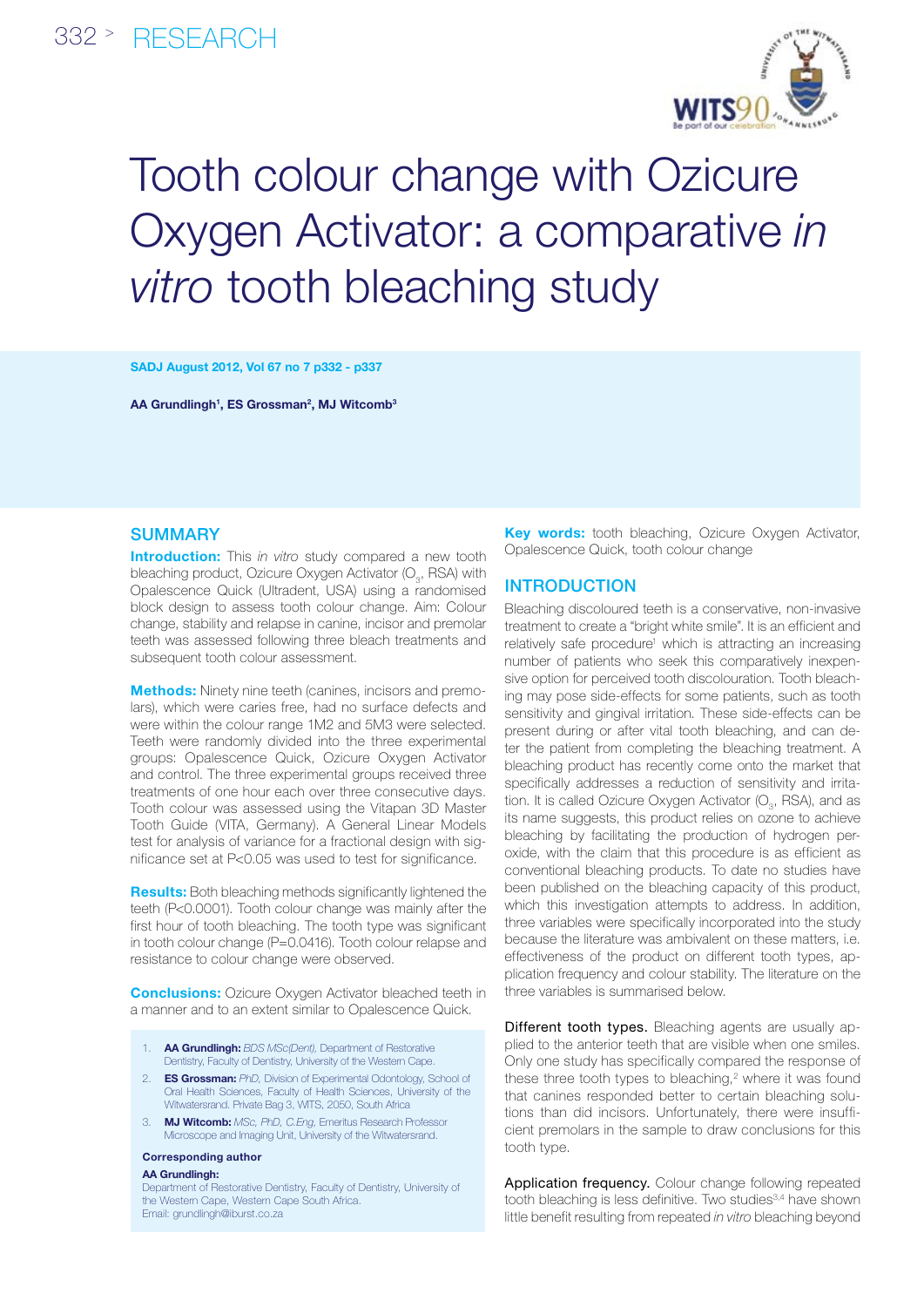the tooth colour obtained from the first bleach treatment. In contrast, de Silva Gottardi<sup>5</sup> demonstrated an average colour change of 2.1-3.7 units per single and up to four in-office bleaching regimens in a clinical study. In yet a third permutation,<sup>6</sup> observed tooth colour change was observed in patients only after an average of two-and-a-half nights using a night guard bleaching system. In summary, there is no agreement on the optimal bleaching time to obtain effective and efficient tooth colour change.

Colour stability. Unfortunately tooth colour following bleaching is not maintained. Usually staining continues and the teeth darken; a phenomenon referred to as colour fallback or relapse. A darkening of the teeth by two units during the first six months after a bleaching treatment has been previously indicated using digital images<sup>7</sup> or a colorimeter.<sup>8</sup> On the other hand, Kihn<sup>9</sup> reports on a half-shade colour lightening, directly following treatment, which he ascribes to an immediate rehydration of the enamel. For this reason, it has been argued that a twenty-four-hour follow-up tooth colour assessment should be undertaken to compensate for any dehydration that may have resulted from the bleaching procedure.<sup>7</sup> This is concurred with by others,<sup>4</sup> who maintain that the colour reading taken 24 hours after bleaching is the most stable. Consequently timing of tooth colour assessment is critical in tooth bleaching colour determination studies, especially where variables need to be controlled. Additionally, the literature shows that little attention has been devoted to short-term tooth colour stability during bleaching treatment: most studies reviewed report only a baseline and final colour reading taken at termination of the research.<sup>10</sup> No studies have examined sequential changes in tooth colour following repeated bleachings within a single study.

Hand–in-hand with tooth colour change is the colour assessment method. Traditionally, tooth colour assessment is done visually using tooth shade guides and charts. The use of shade guides is controversial: Watts and Addy<sup>11</sup> maintain their use is highly subjective, but concede that visual colour perception assessment can be improved with training. Others admit that while dental shade guides have been improved, they do not cover the colour distribution of natural teeth.12 Despite the limitations, tooth shade guides have been used successfully in several tooth whitening studies<sup>8</sup> and such quides are both quick and cost effective. All agree that consistent, accurate tooth colour readings require standard light conditions under which such readings can be uniformly made.

Consequently this *in vitro* study was conceived to compare the bleaching effect of Ozicure Oxygen Activator (Ozicure) with a clinical bleaching gold standard. Opalescence Quick (Ultradent, USA) was selected as it has been extensively studied and compared with many other bleaching products.6,13-19 Included within the study was an investigation of continuous colour change occurring in human incisors, canines and premolars during the bleaching treatment and a reporting of tooth colour relapse. The hypotheses which were to be tested were:

- 1. Tooth colour change with Ozicure is superior and more stable to that obtained by Opalescence Quick (Opalescence).
- 2. The three tooth types (canine, incisor and premolar) respond differently to bleaching.

3. Teeth will become progressively lighter with ongoing bleaching.

The objectives of this *in vitro* study were formulated to test the hypotheses.

- 1. Tooth colour obtained from Ozicure bleach was compared to that of the gold standard Opalescence and a control (distilled water). Three tooth types (canine, incisor and premolar) were bleached three times with tooth colour assessments done at three intervals (baseline, one hour and 24 hours after each bleach) using visual tooth colour assessment methods.
- 2. Examination of colour stability between bleaching treatments and colour relapse noted between readings.

## Materials and methods

Permission to use human extracted teeth in this study was obtained through the Human Research Ethics Committee (Medical) at the University of the Witwatersrand, Johannesburg, which issued an ethics clearance certificate (M050760). Teeth used in the study were obtained from those accumulated by the Dental Research Institute, University of the Witwatersrand. A pool of two- hundred-andfifty teeth was initially selected for the study according to the following criteria: incisor teeth, canine teeth, and premolar teeth with a tooth colour darker than a 1M2 Vitapan 3D Master Tooth Guide (Vita, Germany) reading. The external debris and stains on the teeth were removed with a Cavit-Jet (CavitorDentsply, USA) scaler. A polishing cup [Kerr Hawe OptishineTM (Switzerland)] and polishing paste [Nupro prophylaxis paste with fluoride (Dentsply, USA)] was used to polish the tooth surface for one minute. The teeth were re-examined and only those with no caries, no surface defects and within the colour ranges 1M2 to 5M3 (the colours most commonly requested for bleaching) were included in the study, to give 99 teeth. The colour of each tooth was recorded as the experimental baseline colour. Thereafter teeth were divided by tooth type and then randomly subdivided into three groups of 33 teeth each, according to the experimental treatment, Ozicure, Opalescence and the Control group. Each tooth was coded and placed into a corresponding individually numbered bottle containing distilled water and a few thymol crystals (Merck, Germany) and stored at six degrees Celsius.

The 33 teeth were further divided into three replicates of 11 teeth apiece consisting of four incisors, two canines and five premolars. Nine custom made, numbered acrylic base plates were made, one for each replicate, to hold the teeth and facilitate bleaching (Figure 1). The precise manufacture of each base plate ensured that every individual tooth had its own specific socket and there could be no accidental mixing of teeth. In addition, a bleaching guard was made for each tooth-containing base plate to mimic the clinical situation. In the case of the

Ozicure bleaching guards, each had three nozzles, one anterior to serve as an ozone gas inlet and two posterior for gas exit. Before each bleach application, the teeth were removed from the bottles and the individual teeth placed in their own specific socket of the custom made acrylic base plate precise for the



Figure1: One of the replicate Ozicure teeth sets in position in the custommade base plate prior to bleaching.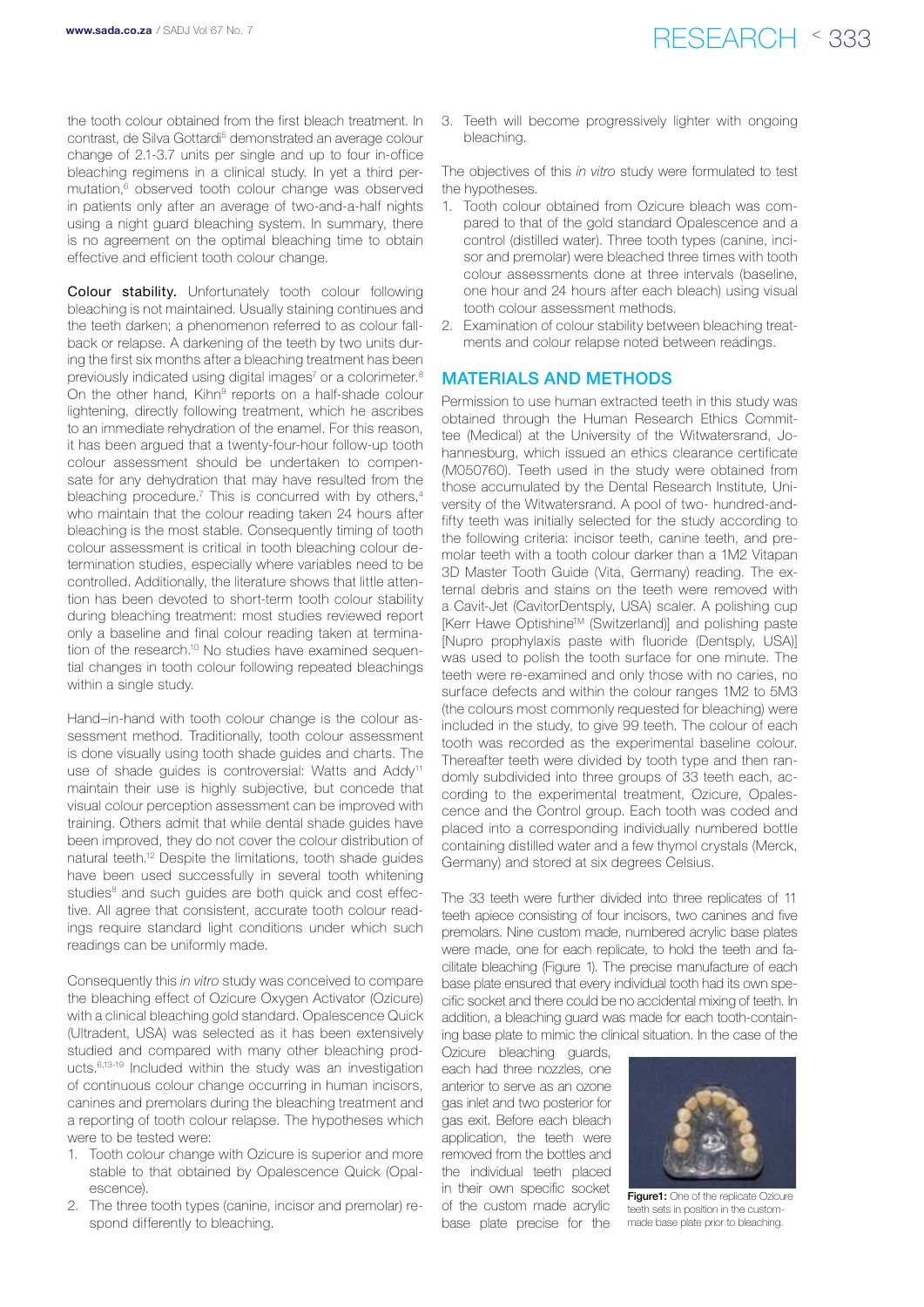# 334 <sup>&</sup>gt; research

replicate and experimental group. Each tooth in the three groups received three experimental treatments.

# Ozicure group

The Ozicure bleaching procedure consisted of two phases which were carried out in strict accordance with the manufacturer's instructions. During the first phase, the teeth were positioned in the base plate, wetted with the activated water included with the product and covered with the bleaching guard. The



Figure2: Ozone gas is sucked into the bleach guard through tube on the left and extracted via the two tubes on the right. Extracted ozone gas went through the flow meter to the suction pump in the Ozicure treatments. The flow meter regulated the removal of the ozone gas from the quard that covered the teeth in the base model. The ozone gas was extracted at a rate of 5l/min.

Ozicure base plate was attached via a small diameter tube to the bleaching guard inlet. This tube transferred the ozone gas (3l/min) from the Ozicure Oxygen Activator into the bleaching guard to react with the wetted teeth (Figure 2). Ozone gas was extracted by the dental suction pump at a rate of 5l/min. After 15 minutes, the bleaching guard was removed, the teeth were again wetted with activated water and the bleaching guard was immediately repositioned over the teeth for another 15 minutes of ozone gas flow. Thus teeth were exposed to ozone for a total of 30 minutes at each treatment. The second phase followed directly after the first phase and involved sculpting the teeth with Trèswhite (Ultradent, USA) strips containing nine percent hydrogen peroxide. The strips were removed after 15 minutes and the teeth moistened with distilled water. The strips were then repositioned on the teeth and left for another 15 minutes giving a total exposure time of 30 minutes. After the procedure, the teeth were rinsed with distilled water and cleaned with paper towel. The colour of each tooth was determined immediately following the treatment and 24 hours later. Prior to successive bleaching thereafter, a baseline colour was recorded before the next treatment occurred.

# Opalescence group

Following placement of teeth in the base plates, Opalescence gel containing 35% carbamide peroxide was used to bleach the teeth in this group. Copious gel was inserted into the bleaching guard using a syringe. The bleaching guard containing the bleaching agent was placed in position over the teeth ensuring full contact of the bleaching agent on the coronal aspect of the teeth. Bleaching took place over four 15-minute intervals for a total bleaching time of one hour. At the end of each interval the bleaching guard was removed and the teeth wetted with distilled water using a spray bottle. New bleaching agent was added to the bleaching guard and agitated prior to placement over the teeth. Tooth colour

| <b>Table 1:</b> Comparison of F- and P- values for independent and de-<br>pendant variables of the study using baseline and 24 hour colour<br>readings following each of the three experimental treatments. |                                          |          |                           |  |  |  |  |
|-------------------------------------------------------------------------------------------------------------------------------------------------------------------------------------------------------------|------------------------------------------|----------|---------------------------|--|--|--|--|
| Independent variables                                                                                                                                                                                       | Visual tooth colour<br>assessment method |          | Number of<br>observations |  |  |  |  |
|                                                                                                                                                                                                             | F value                                  | P value  |                           |  |  |  |  |
| Treatments: n=3 (Control,<br>Opalescence, Ozicure)                                                                                                                                                          | 9.72                                     | < 0.0001 | 396                       |  |  |  |  |
| Number of tooth bleaches:<br>$n = 3$                                                                                                                                                                        | 3.41                                     | 0.0176   | 396                       |  |  |  |  |
| Tooth type: n=3 (canine,<br>incisor, premolar)                                                                                                                                                              | 3.21                                     | 0.0416   | 396                       |  |  |  |  |
| Tooth type and treatment                                                                                                                                                                                    | 2.75                                     | 0.0280   | 396                       |  |  |  |  |

#### Table 2: Summary of tooth colour relapse occurring at two stages in the study.

| <b>Treatment group</b>                                                                                                                      | Tooth colour relapse % |  |  |  |  |
|---------------------------------------------------------------------------------------------------------------------------------------------|------------------------|--|--|--|--|
| (a) Colour relapse: comparing 24-hour tooth colour after first bleach-<br>ing with baseline tooth colour before second bleaching treatment. |                        |  |  |  |  |
| Ozicure Oxygen Activator                                                                                                                    | 9%                     |  |  |  |  |
| Opalescence Quick                                                                                                                           | 6%                     |  |  |  |  |
| (b) Colour relapse: comparing 24-hour tooth colour after first bleach-<br>ing with final tooth colour.                                      |                        |  |  |  |  |
| Ozicure Oxygen Activator                                                                                                                    | 9%                     |  |  |  |  |
| Opalescence Quick                                                                                                                           | 9%                     |  |  |  |  |

was determined immediately following the treatment and 24 hours later. For each sequential bleach thereafter, a baseline colour was recorded before the next treatment occurred.

# CONTROL GROUP

The treatment of control teeth was exactly the same as the Opalescence group with four 15 minute intervals and using distilled water instead of an active bleaching ingredient. As with the other two experimental groups, tooth colour assessments were determined immediately following the treatment and 24 hours later. Also, a baseline colour was recorded before the next treatment occurred.

Internal validity was ensured using the following protocols:

- Tooth-colour assessment was recorded at the same spot within the dental surgery. The walls of the surgery were painted a light grey matt finish and day light globes were the only light source used. External light sources were blocked out by closing the blinds in front of all the windows and the surgery door was kept closed. A black matt background was used during tooth-colour assessment.
- Consistent colour assessment was ensured by performing a Cochran-Mantel-Haenzel test on the colour readings of 30 teeth assessed on four consecutive days by an investigator blinded to previous readings. The test was performed in the same surgery under identical light conditions as for the experiment. At  $P= 0.1841$  it was established that there was no significant difference between the colour assessments, indicating that tooth colour was consistently read.
- The researcher (AAG) was blinded during the entire study to the previous tooth colour readings.

Tooth colour shades were captured on a Microsoft Office Excel spreadsheet. For the statistical evaluation of the results, the shade tabs which record shades alpha-numerically, were numbered consecutively from the lightest (0M3) to the darkest (5M3) colour. This gave a ranked numerical series from one (0M3) to 29 (5M3). These ranked numbers were used for the statistical analysed using SAS (SAS for Windows Version 9.1, SAS Institute Inc., Cary, NC: USA). A randomised block design was used to examine and analyse tooth colour change. Statistical analysis was done using the General Linear Models (GLM) test for Analysis of Variance for a Fractional Design set at a significance of P<0.05. The bleaching methods, number of tooth bleaches and tooth type were the independent variables of the study and the tooth colour the dependent variable. Data was analysed in selected subsets to further explore the interactions within the study.

Descriptive statistics using the rank number to obtain mean values, standard deviations and maximum and minimum readings were used to further investigate the dynamics of the study.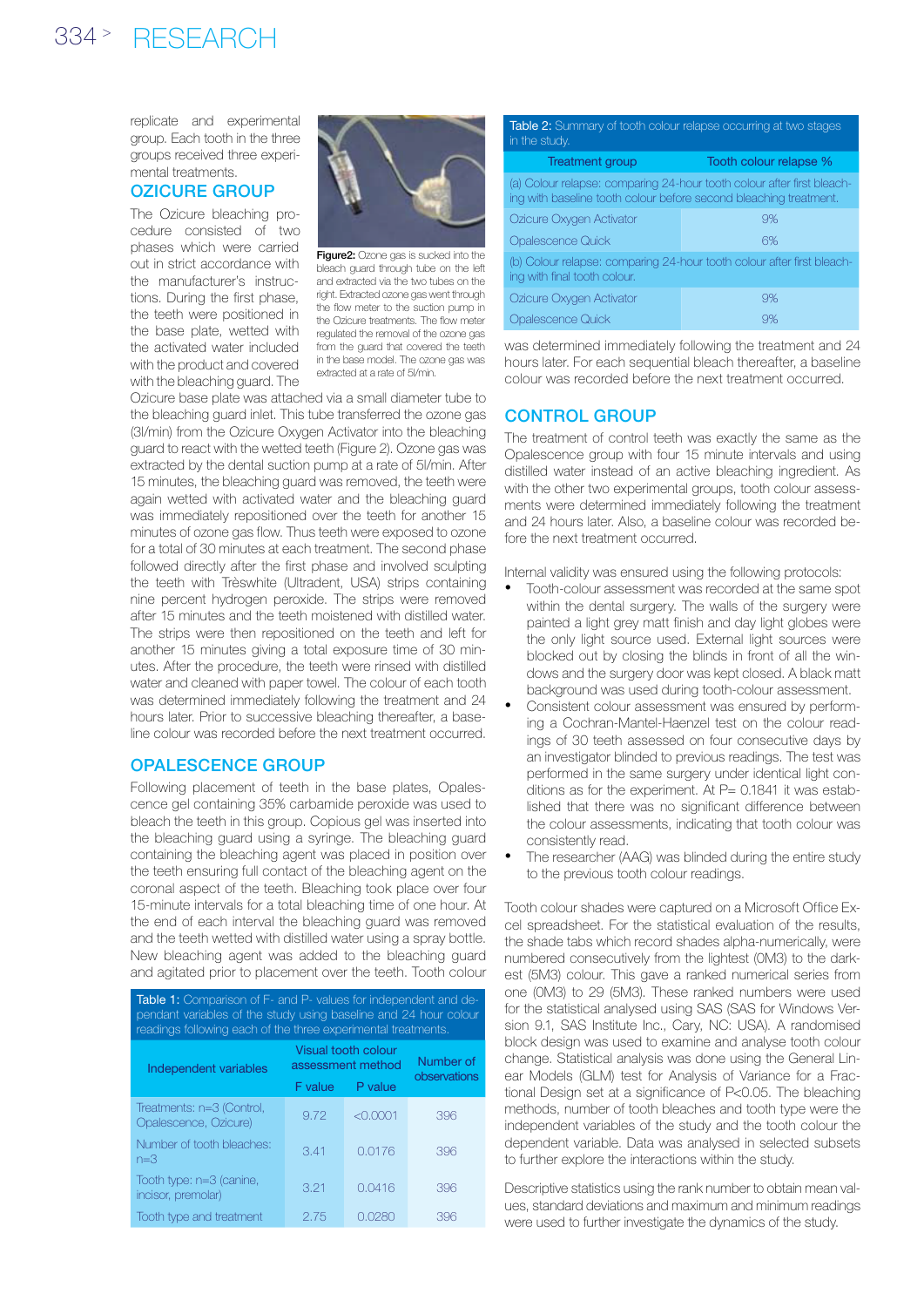# www.sada.co.za / SADJ Vol 67 No. 7  $\mathsf{RFSFARCH} \times 335$

| <b>Table 3:</b> Teeth showing no visual colour change after three<br>bleaching treatments. |                    |                      |                               |                 |  |  |  |
|--------------------------------------------------------------------------------------------|--------------------|----------------------|-------------------------------|-----------------|--|--|--|
| Treatment<br><b>Groups</b>                                                                 | Canine<br>$n = 18$ | Premolar<br>$n = 45$ | Incisor<br>$n = 36$           | $%$ of<br>teeth |  |  |  |
| Opalescence<br>Quick                                                                       | 2                  | З                    |                               | 15%             |  |  |  |
| Ozicure Oxygen<br>Activator                                                                | 2                  | 5                    |                               | 24%             |  |  |  |
| Percentage<br>of teeth                                                                     | 22% of<br>canines  | 17% of<br>premolars  | $2.7\%$ of<br><i>incisors</i> |                 |  |  |  |
| Control                                                                                    |                    |                      | 10                            |                 |  |  |  |



Sequence of tooth colour readings

Figure 3: Mean values of visual tooth colour for Ozicure Oxygen Activator over the three bleach treatments.



Sequence of tooth colour readings

Figure 4: Mean values of visual tooth colour for the Opalescence Quick over the three bleach treatments.

## **RESULTS**

During the treatment phase, the bleaching guards effectively brought the bleaching agents in contact with the teeth. This was confirmed by gel adhering to the teeth in the case of Opalescence and by constantly monitoring the flow meter to regulate the ozone gas flow at 5l/min for Ozicure. Additionally the absence of leaks around the guards confirmed an optimum seal. Statistical data analysis to establish overall interactions between the variables was confined to the initial baseline readings and each 24 hour tooth colour assessment reading following bleaching as these are the most accurate and stable tooth colour readings to use in these studies. This data set of 396 readings was used to determine the influence of treatment, number of treatments, tooth type and the combination tooth type and treatment on tooth colour change. Table 1 shows the F and P values for the three test groups (Ozicure, Opalescence and Con-

trol). Tooth colour showed significance for independent variables treatment (F=9.72; P< 0.0001); number of treatments (F=3.41; P=0.0176); tooth type (F=3.21; P=0.0416) and the combination tooth type and treatment (F=5.92; P=0.0001). Other combinations of treatment\*number of treatments and tooth type\*number of treatments proved insignificant. Further analysis showed both bleaching treatments were equally effective in changing tooth colour, there being no significant difference between tooth colour change when the two products were compared (F=2.45; P=0.1193). However, a significant difference was apparent when Ozicure was compared with the control (F=9.78; P=0.0021) and when Opalescence was compared with the control (F=24.94; P<0.0001). To explore the response of individual tooth types to bleaching, the GLM test was run selectively by tooth type against the pooled treatment sample (i.e. the combined Ozicure and Opalescence colour readings totalling 594 data points). In each case the baseline colour value (first reading) was run individually against each sequential reading (i.e. reading 1 against 2; reading 1 against 3; reading 1 against 4 and so on) until a significant difference in colour was obtained. Incisor teeth lightened significantly from the sixth colour assessment onwards (F= 4.31; P= 0.0147), this being the second bleach, 24 hour assessment. Premolar teeth showed a significant tooth colour change from the second tooth colour assessment (F=5.37; P=0.0064) onwards, one hour after the first bleach. Canine tooth colour did not change significantly throughout this analysis. These results show that the different tooth types studied respond differently to bleaching.

Mean values and standard deviations show that tooth colour lightened by approximately two and a half shades overall for each product: Opalescence tooth colour for the baseline observation (1) was  $9.91\pm 3.14$  and for the last observation (9) was  $7.39\pm$ 3.53. Likewise, Ozicure went from 10.76± 3.23 to 8.39± 3.20.

The statistical programme using repeated measurements on the same specimen cannot arrange variables from best to worst. This can only be deduced by comparing mean values and standard deviations based on the ranked numerical colour shade values. Graphs have been used to show tooth bleaching trends using the sequential numerical ranking of colour. The mean values for tooth colours bleached by Ozicure per tooth type are represented in Figure 3. All teeth lightened following bleaching, but little or no further lightening was achieved after the first bleach treatment. Mean values for first and final colour readings are as follows: canine (from 9.17  $\pm$  2.32 to 7.67  $\pm$  3.27); incisors (from 10.67  $\pm$ 3.42 to 7.83  $\pm$  2.82); premolars (from 11.47  $\pm$  3.34 to 9.13  $\pm$ 3.50). A similar trend is apparent in the Opalescence treatment (Figure 4) with mean values for first and final colour readings being: canine (from  $10.33 \pm 4.27$  to  $7.50 \pm 5.01$ ); incisors (from  $10.08 \pm 3.03$  to  $7.83 \pm 4.34$ ); premolars (from 9.60  $\pm$  2.92 to 7.00  $\pm$  2.07). Control treatment (Figure 5) showed that the mean values for canine and premolar tooth colour stayed the same throughout the study, with incisors lightening by half a shade between baseline and first treatment, one hour colour reading. Mean values for first and final colour readings are as follows: canine (from  $9.17 \pm 1.17$ ) to 9.17  $\pm$  1.17); incisors (from 10.17  $\pm$  3.35 to 10.17  $\pm$  3.35) premolars (from  $11.73 \pm 4.51$  to  $11.73 \pm 4.51$ ). Colour relapse (Table 2) was deemed to have occurred if a tooth was one shade darker than the previous reading. Two intervals in the study were selected to best represent relapse: (a) between the 24 hour first bleach and baseline colour before the start of the second bleaching treatment (i.e. readings 3 and 4) and (b) between the 24 hours tooth colour after the first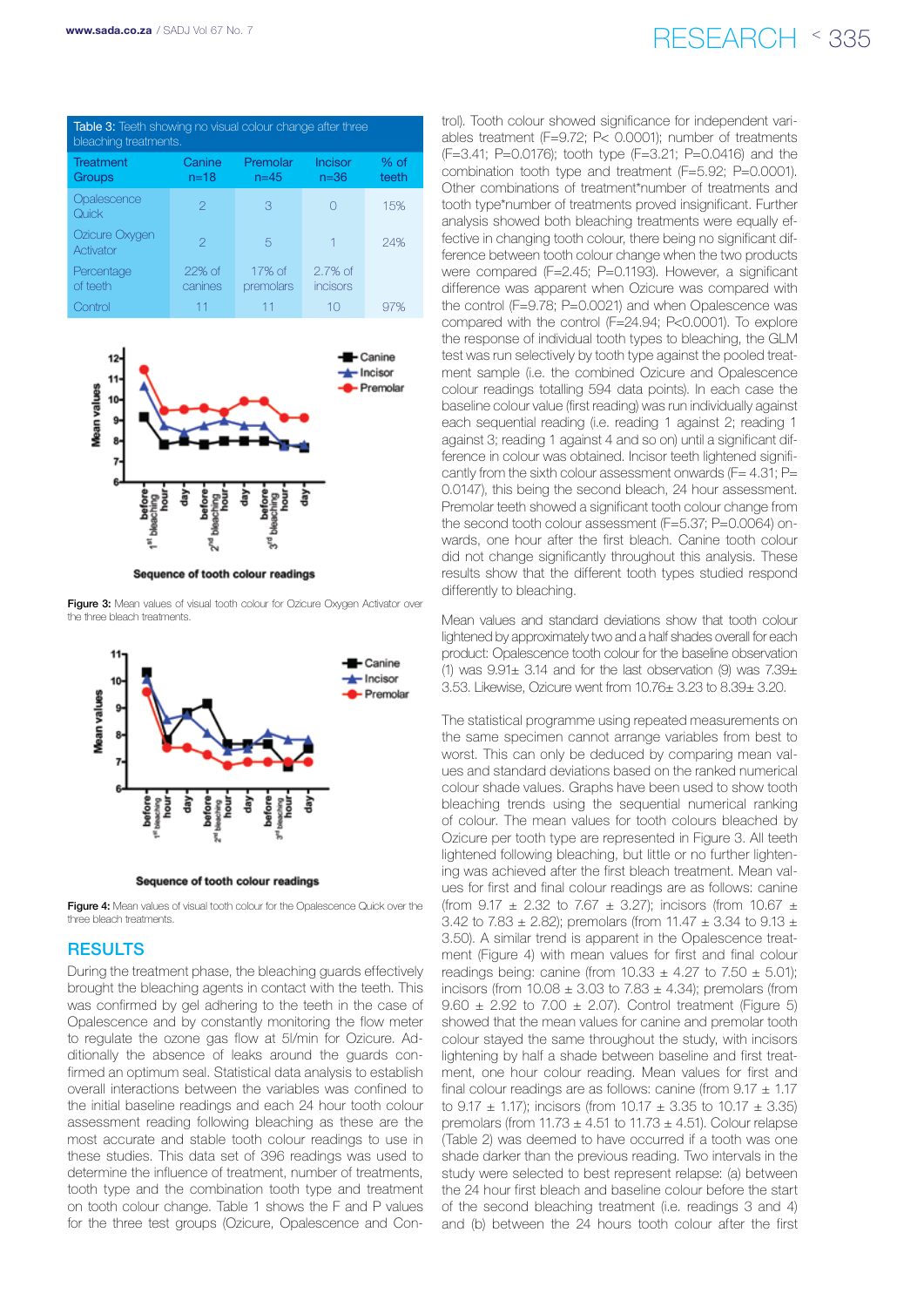# 336 <sup>&</sup>gt; research



Sequence of tooth colour readings

Figure 5: Mean values of visual tooth colour for the Control over the three "bleach" treatments..

bleaching and final tooth colour, 24 hours after third bleaching (readings 3 and 9). In the case of Ozicure, 9% of teeth showed a colour relapse of one or more units between both measuring intervals. Opalescence treated teeth showed a 6% relapse between readings 3 and 4 and a 9% relapse between readings 3 and 9. Teeth resistant to colour change represent 19.6% of the sample. These were mainly canines in the Ozicure treatment group (Table 3).

## **DISCUSSION**

Both bleaching methods resulted in a statistically significant lighter final tooth colour, although the statistical programme using repeated measurements on the same specimen cannot indicate which bleaching treatment method was "best". However, this could be deduced by comparing mean values and standard deviations based on the ranked numerical colour shade values. These numbers indicated that Opalescence performed slightly better than the Ozicure in bleaching the teeth. Furthermore, greater colour relapse and a greater number of teeth resistant to colour change were found in the Ozicure group. This does not mean that Ozicure is an inferior bleach, as statistically both bleaches significantly lightened the teeth in the study.

The slight difference in bleaching performance of the two products could lie in the differing type and concentration of the bleaching agent. Ozicure Trèswhite strips contain 9% hydrogen peroxide, a strong oxidizing agent, which splits the long-chained, dark-coloured chromophore molecules, responsible for the stain, into smaller, less coloured and more diffusible molecules, thereby lightening the tooth. The gel of Opalescence contains 35% carbamide peroxide, but pointers in the literature indicate that it is unclear how much active agent is produced by this compound. When carbamide peroxide reacts with water, urea forms as a by-product which can be broken down to carbon dioxide and ammonia, but the amount of ammonia formed during tooth bleaching with carbamide peroxide is unclear.<sup>20</sup> Kihn *et al*. 21 claim that bleaching agents based on carbamide peroxide produce less of the active agent than hydrogen peroxide based bleaching agents, thereby producing a less effective bleach. These product differences could possibly account for the changes in bleaching performance of the two materials examined.

The General Linear Models test for Analysis of Variance for a Fractional Design indicated that colour showed significance with the number of bleach treatments. This is supported by interactive statistics which indicated that significant tooth colour change occurred in a range measured one hour after the first bleach to the final colour reading, depending on what tooth type was examined. However, the descriptive results are conflicting and appear to indicate that after the first tooth bleaching treatment, no, or little, benefit was achieved with repetitive bleaching. Thus the results of the present study are unable to confirm the findings of others<sup>3,4</sup> that multiple bleaching treatments are of limited value. What our study does confirm is that the colour reading taken 24 hours after bleaching is the most stable.<sup>4</sup>

We found that the three tooth types responded differently to the bleaching treatments. Linked variables "tooth type\*treatment" indicated that treatment type plays a role in tooth-type response. The interactive statistics show that visually, premolars change colour significantly one hour after the first bleach and confirm the findings of others<sup>2</sup> that tooth type plays a significant role in tooth colour change and that the different tooth types responded differently to the bleaching treatments. However, in the present investigation there were unequal numbers of the different tooth types (canines=18; premolars=45; incisors=36) and this may have played a role in the statistical outcome of this part of the investigation.

Tooth colour relapse is a normal complication found during a bleaching treatment. Evaluating colour relapse is confounded by three issues: determining a time interval between which to measure relapse; the threshold number of shades beyond which relapse is considered a problem and the acceptable number of teeth relapsing within a specific treatment regimen. Although Gerlach et al.<sup>7</sup> reported tooth colour relapse after tooth bleaching, they failed to specify the amount of tooth colour relapse recorded. Therefore our findings of a 6-9% tooth colour relapse appear to be a first reporting on actual numbers of teeth relapsing after bleaching.

Linked to relapse is the phenomenon of teeth resistant to bleaching. We have found no reports in the literature which mention teeth resistant to bleaching, thus one can only speculate as to why certain teeth in the present study did not show any tooth colour change. It could be that these specific teeth were not bleached long enough. Alternatively the bleach did not reach the stain or thirdly the stain type of the tooth was resistant to the bleach. The causes of tooth staining are varied and complex.<sup>11</sup> Little is available on the response of different stains to bleaching. Furthermore, stain type, which is heavily reliant on clinical history, could not be determined with any accuracy for the teeth in this study. It is interesting to note that a greater colour relapse and a greater number of teeth resistant to colour change were found in the Ozicure group and we have no explanation for this observation. Further studies linking stain type to bleach efficacy are called for.

### **CONCLUSIONS**

The conclusions of this study are best realised by reflecting on the initial hypotheses

- 1. Tooth colour change with Opalescence is superior and more stable to that obtained by Ozicure.
- 2. The three anterior tooth types (canine, incisor and premolar) respond differently to bleaching.
- Teeth will become progressively lighter with ongoing bleaching.

Declaration: No conflict of interest declared